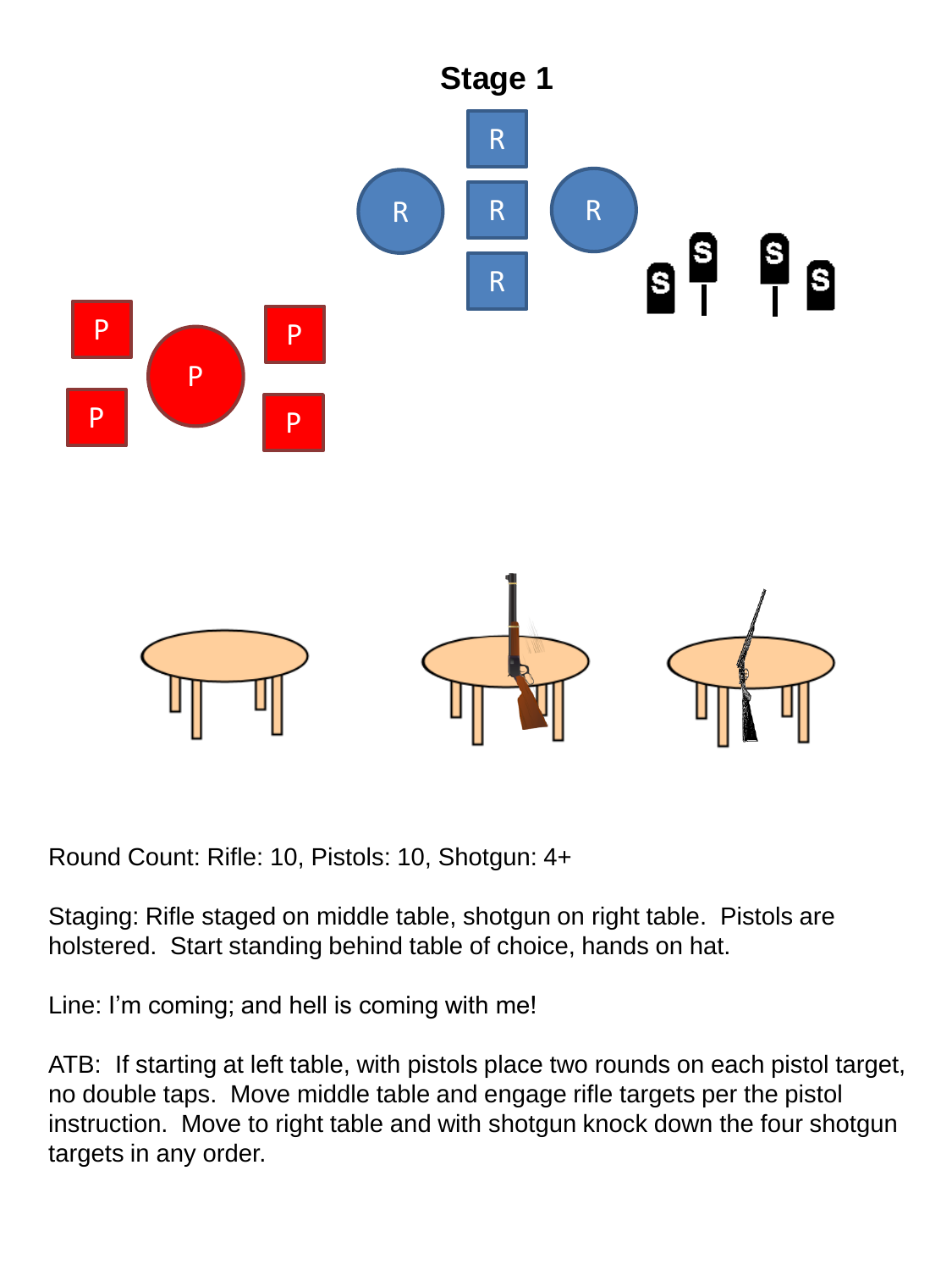

Round Count: Rifle: 9, Pistols: 10, Shotgun: 4+

Staging: Rifle staged on middle table, shotgun on right table. Pistols are holstered. Start standing behind table of choice, hands on table, not touching a gun.

Line: Well…, bye.

ATB: If starting at left table, with pistols triple tap the round target, then sweep the four square targets and then triple tap the round target. Move middle table and engage rifle targets per the pistol instructions, except you will start and end on different round targets. Move to right table and with the shotgun first knock down the two tall shotgun targets and then the two short shotgun targets.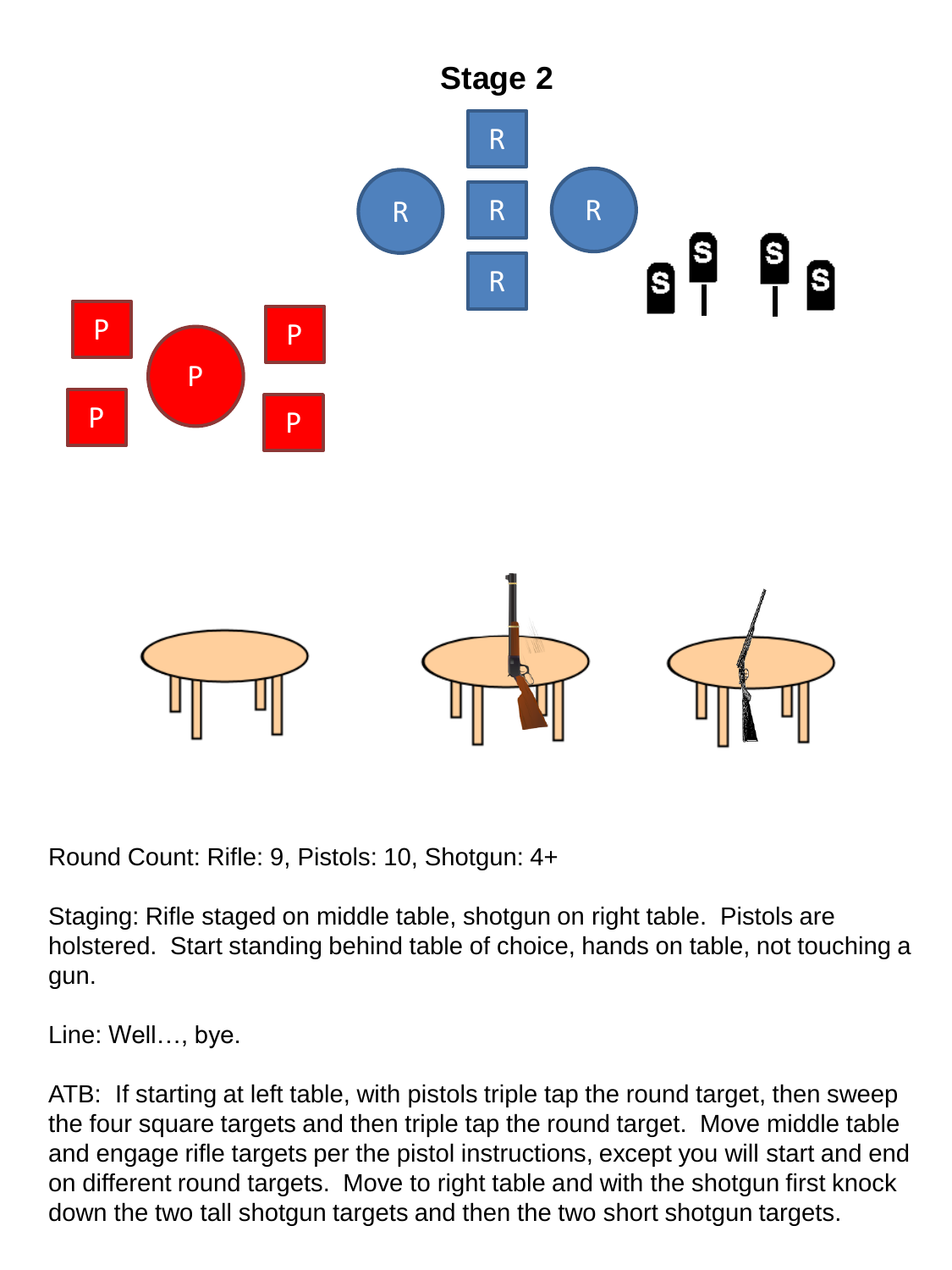

Staging: Pistols holstered, rifle on left table, shotgun on right table. Start standing at position of choice, hands at low surrender.

Line: Should I hate him? Yes, I should!

ATB: If starting at left position from behind the fence, with pistols, engage pistol targets by first sweeping the three targets, then double tap the middle target. Repeat instructions with second five rounds. Move to left table and with rifle knock down the five star plates, place any remaining rounds on the dump target. Misses on the dump target count as misses as well as any plates left on the star. Move to the right table. With the shotgun knock down the four shotgun targets in any order, you can make up plates left on the star by placing a round for each plate on the dump target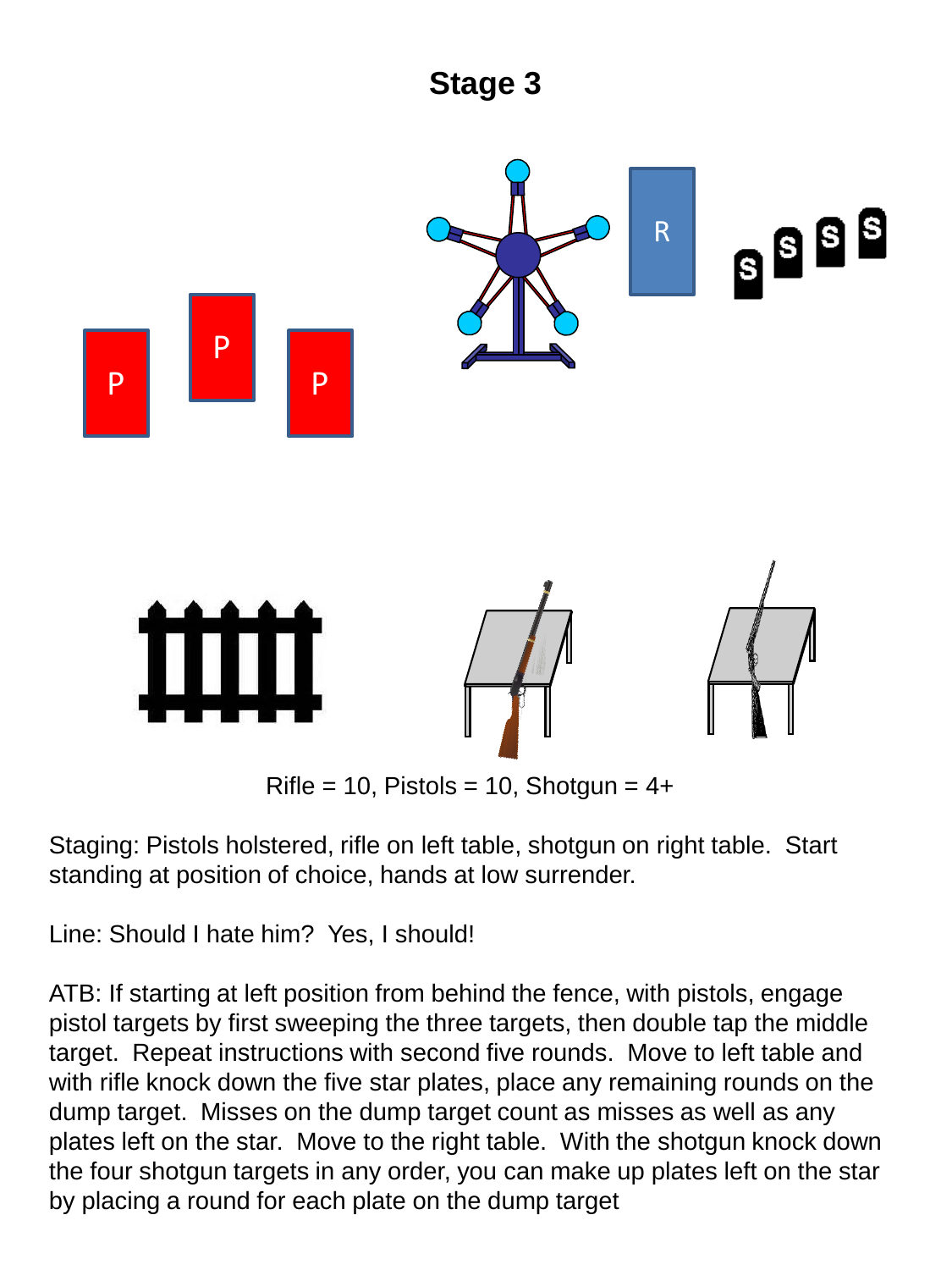

 $Rifle = 10$ , Pistols = 10, Shotgun =  $4+$ 

Staging: Pistols holstered, rifle on left table, shotgun on right table. Start standing at position of choice, hands at touching gun(s) of choice.

Line: You look like a ghost walked over your grave!

ATB: If starting at left position from behind the fence, with pistols, engage pistol targets in two five round Nevada sweeps, both starting on any target. Move to left table. With rifle engage the four clay targets till hit, place any remaining rounds on the dump target. Misses on the dump target count as misses as well as clays not hit. Move to the right table. With the shotgun knock down the four shotgun targets in any order, you can make up clays not hit as well.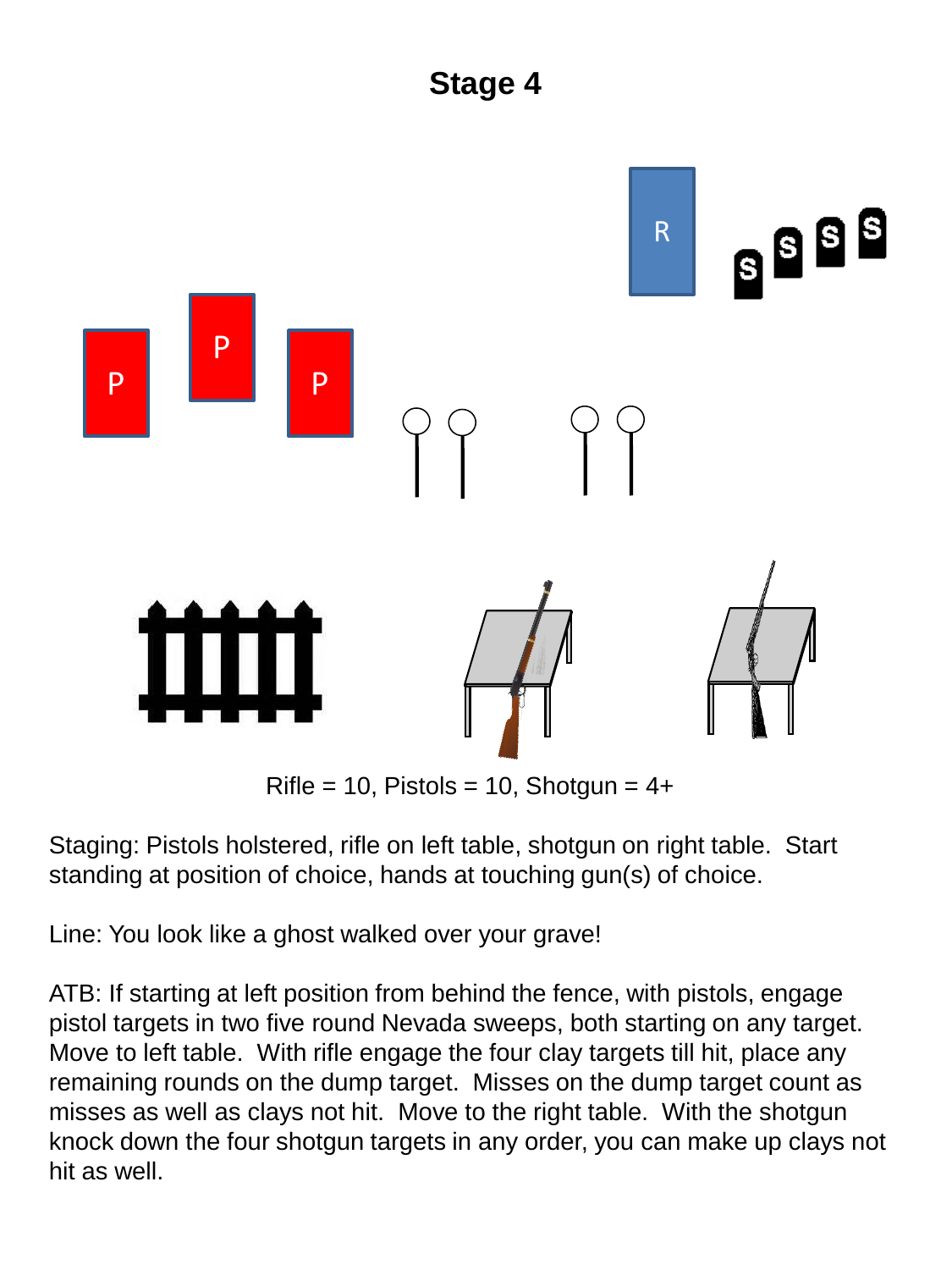

Rifle = 10, Pistols = 10, Shotgun =  $4+$ 

Staging: Pistols holstered; rifle staged on left table. Start with shotgun in hands, one foot touching start plate..

Line: I'm making it my fight!

ATB: Knock down the two shotgun targets, move to left table and knock down the remaining two shotgun targets and make shotgun safe on table. Next, with rifle, starting at either end, engage the rifle targets in a Lawrence Welk sweep (i.e. 1 on T1, 2 on T2, 3 on T3 and 4 on T4). Move to right table and from behind the table with pistols engage the pistol targets per the rifle instructions.